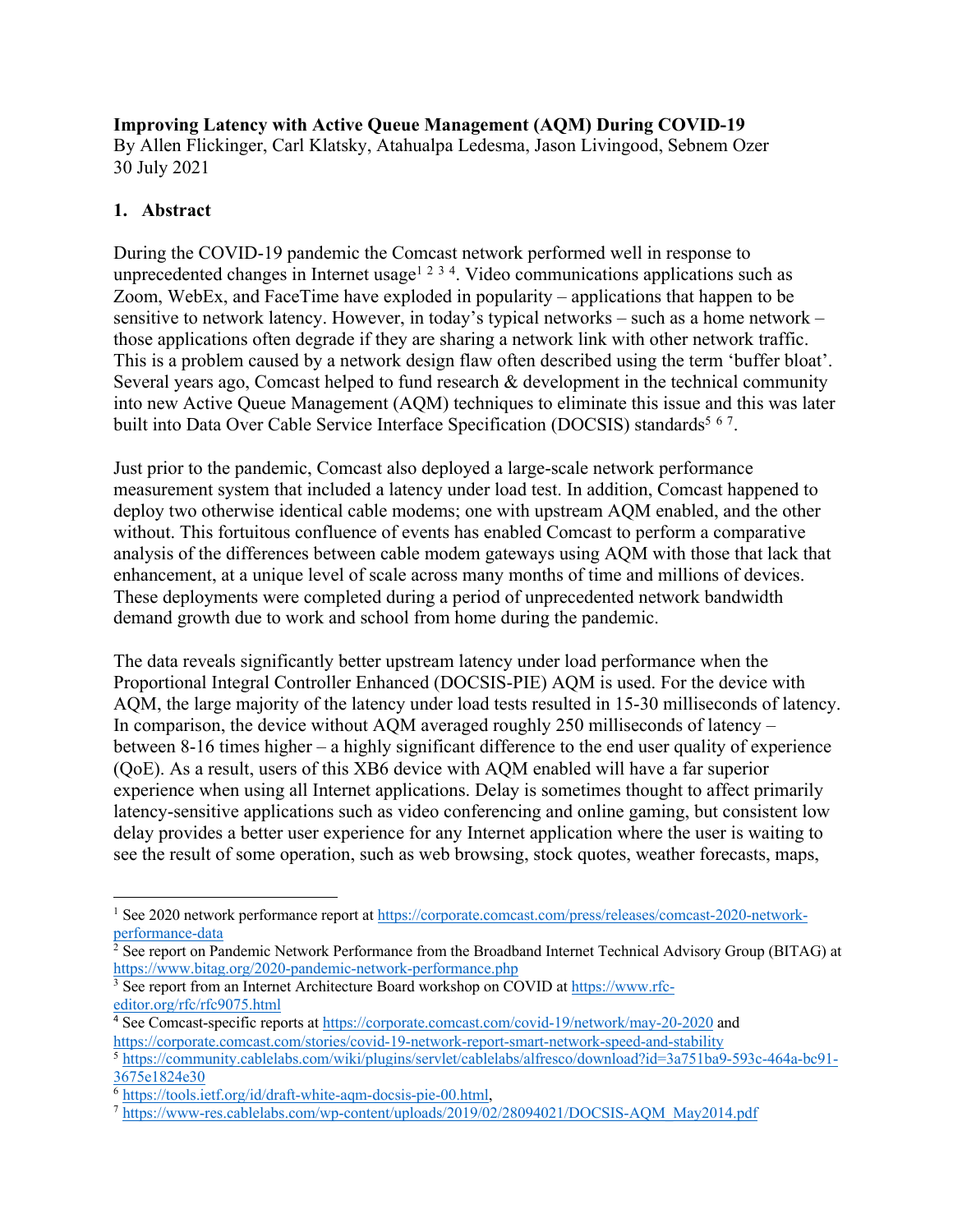driving directions, etc. Even video streaming applications benefit from lower network delay (latency) because they need less initial buffering time before a video can begin playing. These large-scale measurement comparisons should provide additional data to justify accelerated deployment of AQM in DOCSIS and other Internet Service Provider (ISP) networks, particularly in the equipment installed in customer homes, including user-purchased home network equipment.

### **2. Introduction**

In 2020, the COVID-19 pandemic emerged as an extremely disruptive global event, leading to seismic changes in everyone's day-to-day lives. In particular, the pandemic prompted a sudden, massive shift to home-based work & school. This led to unprecedented increases in network usage for ISPs across the world, including significant new demands on home networks and local access network segments.

The key application to emerge and achieve mainstream adoption was real-time video conferencing, such as Zoom, which on the Comcast network increased in volume by 316% between February and October 2020<sup>8</sup>. As opposed to other types of applications, such as overnight online backups or background downloads of video game updates, the quality of the end user experience is highly delay-sensitive – meaning it is significantly affected by any network latency. Even simple web browsing is improved by lower network delays, though in this case users have been trained over the last 25 years to simply to be more patient when web pages are sometimes slow to load for no apparent reason.

While it has always been the case that real-time communications traffic is latency-sensitive, widespread adoption of video conferencing in parallel with significantly increased competing LAN traffic in a home during the COVID-19 pandemic has created a perfect storm of using latency-sensitive applications while other Internet traffic is sharing the home network. This can lead users to experience a degraded video conferencing experience – because of "latency under load" or higher "working latency" – during times when more than one kind of traffic is sharing the network.

High latency under load and buffer bloat<sup>9</sup>, are issues that the networking community has been aware of for many years and Comcast and other ISPs and software developers have been working on solutions to this challenge. In the case of DOCSIS networks, the solution has been to shift from legacy Tail-Drop First-In First-Out (FIFO) queues and configurable buffer control in DOCSIS 3.0, to Active Queue Management  $(AQM)^{10}$  – a feature that is implemented DOCSIS and many other networks and software systems. Enabling AQM on a network interface that suffers from poor responsiveness under normal working conditions improves the performance of all user-facing network applications, and especially real-time, latency-sensitive applications such

<sup>8</sup> Based on analysis of aggregate network changes from NetFlow, interconnection traffic exchange, and similar data sources.

<sup>9</sup> See Buffer Bloat article, "Buffer Bloat: Dark Buffers in the Internet" by Jim Gettys in the November 29, 2011 issue of Communications of the ACM at https://queue.acm.org/detail.cfm?id=2071893

<sup>&</sup>lt;sup>10</sup> RFC 7567 at https://www.rfc-editor.org/rfc/rfc7567.html is a great background to why AQM is necessary, so is an excellent starting point for readers learning about the AQM and the context into which it fits in the history of the Internet.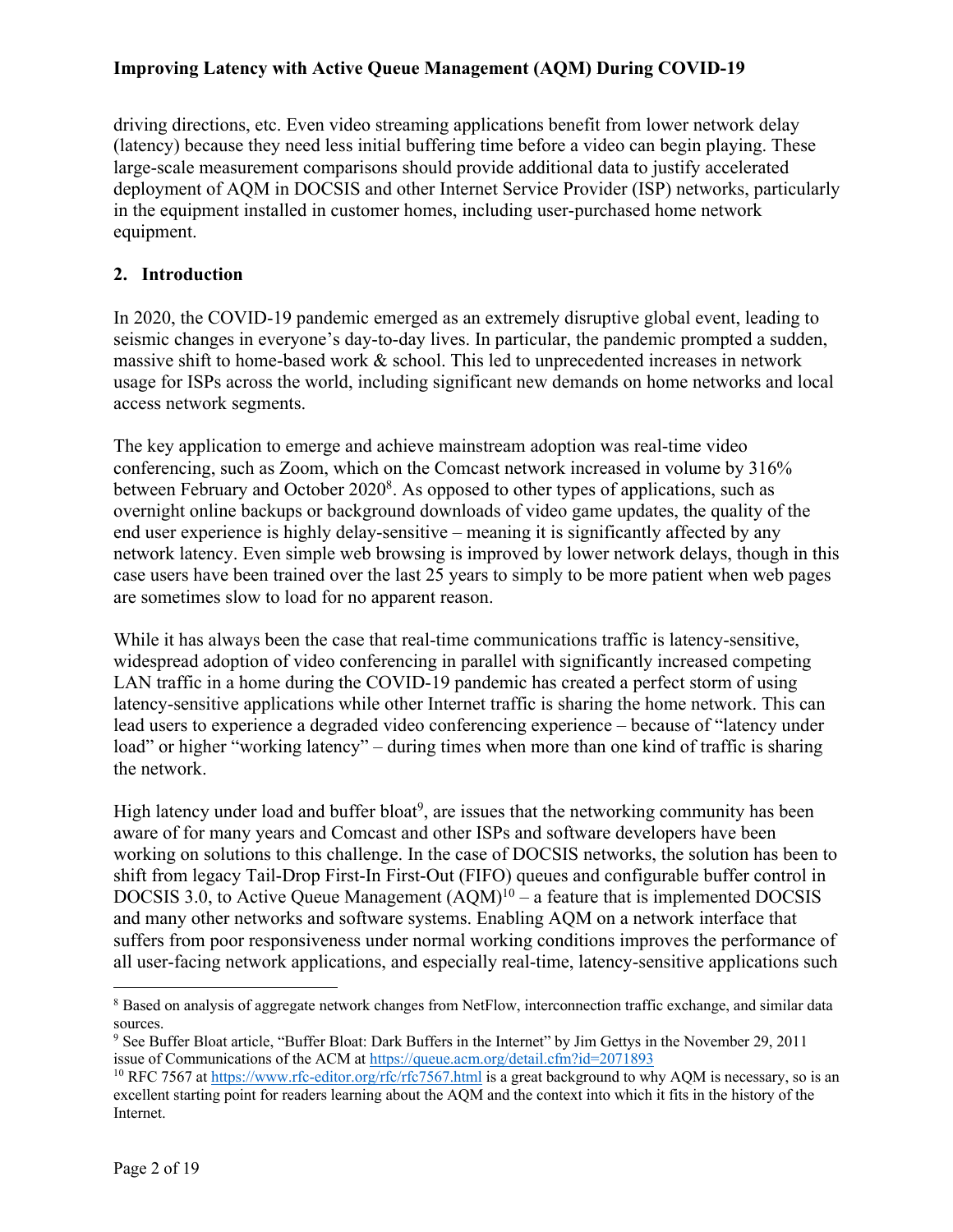as video conferencing, without any negative effects on overall throughput or on delay-tolerant applications.

This paper explains how and where AQM was deployed in the Comcast network. It also compares latency under load performance measurements for those devices that utilized AQM to those without AQM support.

### **3. Developments in 2020**

In early 2020 Comcast implemented a new cable modem-based Quality of Experience (QoE) measurement system. This QoE measurement system, notably for this report, included a latency under load measurement<sup>11</sup>. The measurement system was deployed in early 2020 prior to the pandemic <sup>12</sup> 13. It consisted of millions of devices able to run performance tests, thus creating a baseline of latency under load measurements prior to the pandemic.

In addition, of the range of Comcast cable modem gateways and retail cable modems, the Comcast XB6 device has two distinct model variants – one with upstream AQM enabled during the measurement period in 2020 and one without. This provided a fortuitous opportunity for a uniquely high scale side-by-side performance comparison for a specific model of Comcast home gateway at a time of high demand for latency-sensitive applications. Comcast also in late 2020 deployed and optimized downstream AQM on all Arris E6000 Cable Modem Termination Systems (CMTSes) 14.

Looking at the events and changes of the year 2020, it is clear that latency-sensitive applications such as video conferencing are here to stay. As well, implementing AQM and other low latency improvements can very positively impact end user QoE. Such improvements can also be deployed independently by ISPs and equipment manufacturers, with no need to coordinate with application developers<sup>15</sup>. This should provide motivation for network operators to deploy AQM and other low latency improvements and we believe that latency under load performance will emerge as a competitive differentiator – perhaps eventually on equal footing as connection speed in the minds of consumers once they learn how critical latency under load is to their perception of performance.

 $11$  The test uses the open Realtime Response Under Load (RRUL) specification per https://www.bufferbloat.net/projects/bloat/wiki/RRUL\_Spec/

 $\frac{12}{12}$  See NetForecast's independent audit of the design of this measurement system at https://www.netforecast.com/netforecast-design-audit-report-of-comcasts-network-performance-measurementsystem/

 $13$  See NetForecast's independent assessment of performance results during the pandemic at https://www.netforecast.com/netforecasts-report-on-comcasts-network-performance-measurement-system-resultsdata/

<sup>&</sup>lt;sup>14</sup> Deployment occurred between August 12, 2020, and September 16, 2020.

<sup>&</sup>lt;sup>15</sup> This is a good demonstration of the fast-moving and loosely coupled nature of the Internet, where different parts of the Internet ecosystem do not need to coordinate their actions in advance.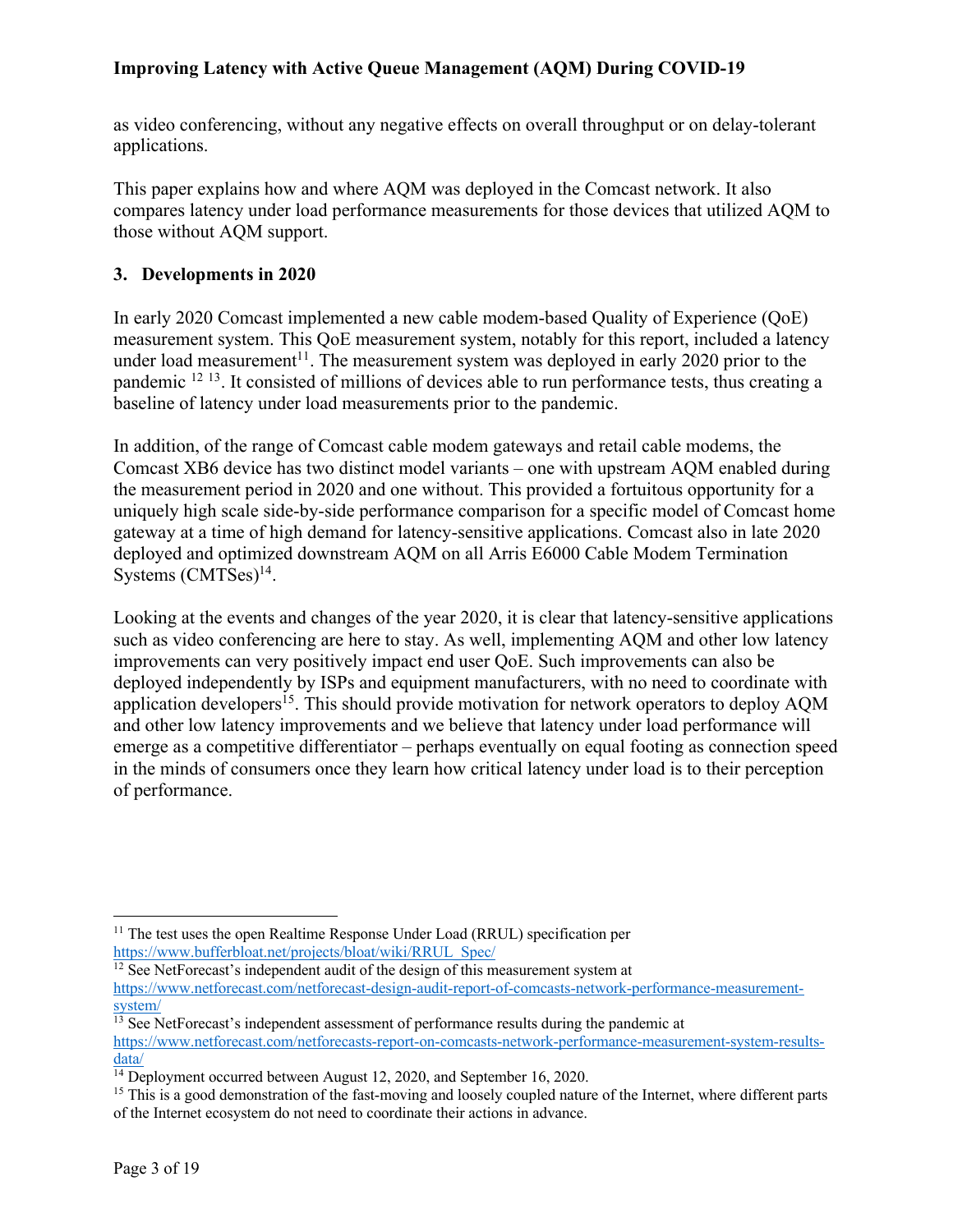# **4. Why Does Latency (Delay) Matter?**

Latency is the delay that can occur on a network in sending or receiving packets and this can be caused by a wide range of factors<sup>16</sup>, from the distance traversed on the network or the way that applications and protocols are designed, to load on a home or access network, to the way that operating systems, application platforms, datacenters, network interface cards, broadband gateways, network switches, and network routers function.

Different types or classes of applications have widely differing sensitivities to latency. Generally though, applications can be grouped into two major latency categories: delay *sensitive* and delay *tolerant*. Delay sensitive applications include video conferencing, voice over IP (VoIP), online video games, web browsing, desktop remote control, live streaming, instant messaging, streaming video. Delay sensitive applications also include anything where a human user is waiting to see the result of some operation when interacting with a screen or device, such as web browsing, stock quotes, weather forecasts, maps, driving directions, etc. Delay tolerant applications include cloud-based hard drive backups, large game, or other background file downloads such as operating system updates, and peer to peer file sharing (P2P).

Most users can relate to the experience of using a delay sensitive application and then encountering latency. For example, participating in a video conference call trying to sing or play music together<sup>17</sup> or having audio or video intermittently freeze up, or playing an online game and a sudden increase in latency leading to a slow play reaction and lost game.

What users experience is their so-called Quality of Experience (QoE); a subjective measure of the customer's level of satisfaction when using the Internet and various applications. Traditionally, the Mean Opinion Score (MOS) is used as an arithmetic mean of all the individual QoE scores. With advanced applications of Machine Learning, new systems have been developed to predict the customer's QoE based on the measurable and objective QoE metrics and other factors including human perception, past experiences, expectations, and service price. Hence, QoE is a multidisciplinary concept involving engineering, cognitive neuroscience, economics, statistics, and social psychology<sup>18</sup>.

For instance, human reaction time is a combination of different components of mental processing including sensory perception, receipt of input into our consciousness, context applied to the input and decision made based on processing output<sup>19</sup>. Recent research that mere milliseconds of delay

<sup>&</sup>lt;sup>16</sup> See "Reducing Internet Latency: A Survey of Techniques and their Merits" at https://ieeexplore.ieee.org/document/6967689

 $17$  Playing music together over the Internet poses some interesting technical challenges. See https://www.npr.org/2020/11/21/937043051/musicians-turn-to-new-software-to-play-together-online and https://www.jacktrip.org/ for more about this.<br><sup>18</sup> See the QoE section at "From OBI and SNR to Ookla and Netflix: How Network Impairments affect Customer

Perceptions: The role of Leading and Lagging Indicators as We Evolve HFC to FTTP"; by Sebnem Ozer, Venk Mutalik, A. Vieira, and J. Chrostowski in the SCTE Cable-Tec Expo 2015

<sup>&</sup>lt;sup>19</sup> See https://www.pubnub.com/blog/how-fast-is-realtime-human-perception-and-technology/ for insights on how fast a human can process input.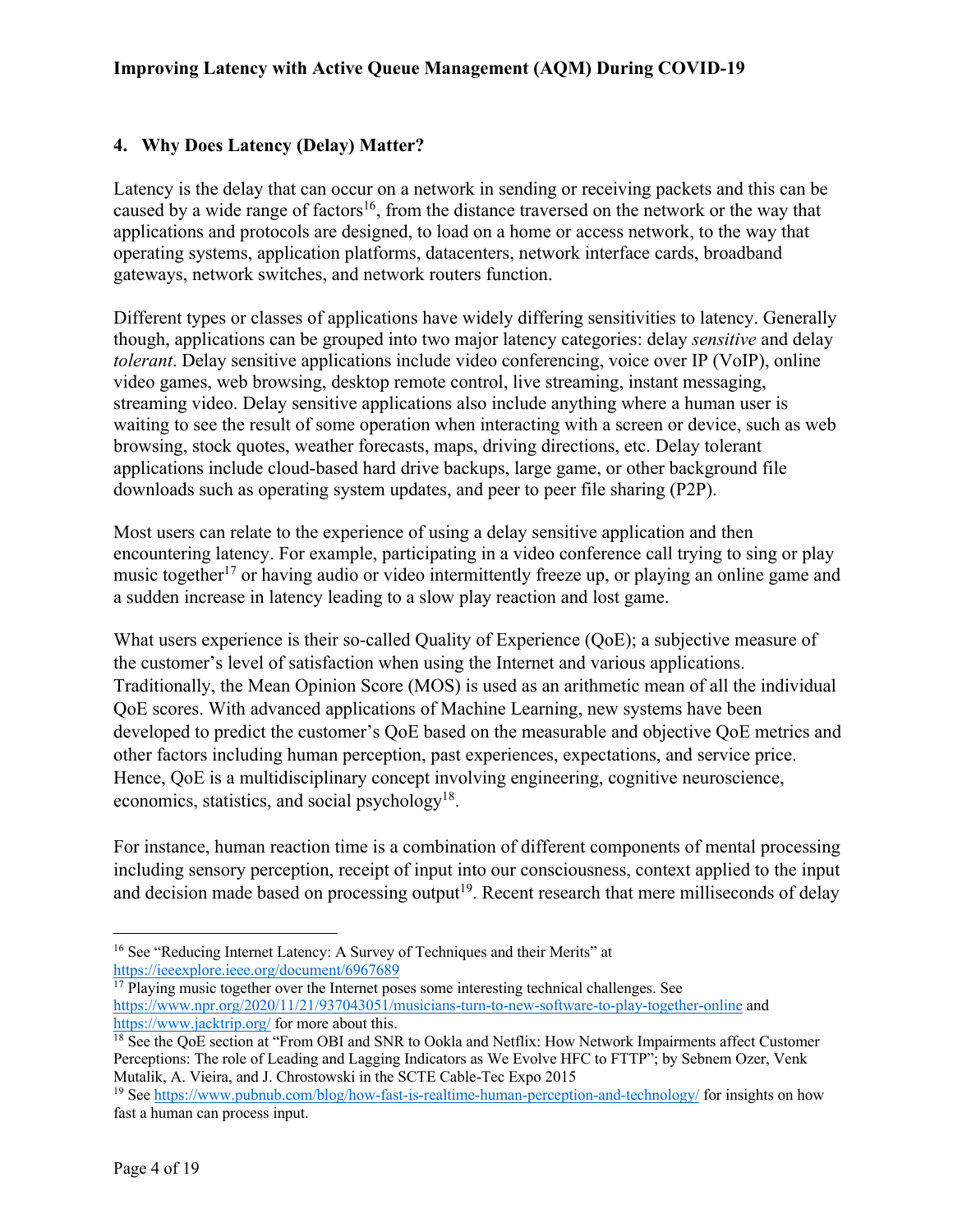is perceptible and thus matters to the user's  $OoE^{20}$  <sup>21 22 23</sup>. While mean and median latency is important, for latency sensitive applications even minor increases at the 99<sup>th</sup> percentile can affect a user's QoE. In addition, it is also important for applications to have not just low latency but also *consistently low* latency. Note however, that it is a rare networked application that is not improved by consistent lower network delay; improving latency improves more than just video conferencing and online gaming.

### **5. Types of Cable Modem Devices**

As explained earlier, latency under load can occur at any place along a network path, typically at the entrance of the most constrained link in the path (a.k.a. the bottleneck link). By design, the likely place a user may experience latency under load is in their Internet access device because this is the device where their advertised speed is provisioned. In the Comcast network, like many other ISP networks, the wired and wireless (WiFi) local area network (LAN) functions and routing functions are most often performed by one integrated gateway device. In the Comcast network, that is the cable modem gateway, though customers can instead install their own modem and a separate home router and/or WiFi access point(s) customer premises equipment (CPE).

Comcast's Internet service uses the Data Over Cable Service Interface Specifications (DOCSIS) standard as the data link layer protocol. This enables a network connection from the home's cable modem (CM) to Comcast's Cable Modem Termination System (CMTS). This provides the connection between the customer's home network and the Internet.

The DOCSIS suite of specifications are publicly available  $24$ , allowing various Original Equipment Manufacturers (OEMs) to design & develop cable modems. Customers have a choice for their cable modem; they can purchase one themselves (e.g., from Best Buy or Amazon) or they can lease one from their ISP (e.g., Comcast). When a customer purchases their own cable modem, they are responsible for administering it, updating the software, configuring it, replacing it if it fails, and so on. These modems are generally referred to as Consumer Owned And Managed (COAM) devices.

An important distinction between leased and COAM modems is support for the operating firmware. For COAM devices, the modem's operating firmware is provided by the modem's manufacturer, who controls the feature set, bug fixes, and firmware release schedule (to the extent that there even are any post-sale software updates). In contrast, leased devices are generally remotely administered, configured, and regularly updated by the ISP, which can bring a range of practical benefits, especially relating to performance and security. The decision to

<sup>&</sup>lt;sup>20</sup> See "Neuronal Processing: How fast is the speed of thought?", by Tovée, Martin in Current Biology: CB. 4, 1995 <sup>21</sup> See "Detecting meaning in RSVP at 13 ms per picture", by Mary C. Potter, Brad Wyble, Carl Erick Hagmann & Emily S. McCourt, in Attention, Perception, & Psychophysics, volume 76, 2014

<sup>&</sup>lt;sup>22</sup> See "Latency and Cybersickness: Impact, Causes, and Measures. A Review" at https://www.frontiersin.org/articles/10.3389/frvir.2020.582204/full

<sup>&</sup>lt;sup>23</sup> See Appendix A.1 of "Problem Statement: Transport Support for Augmented and Virtual Reality Applications" at https://datatracker.ietf.org/doc/html/draft-han-iccrg-arvr-transport-problem-01#appendix-A.1

 $24$  Please refer to footnote 1.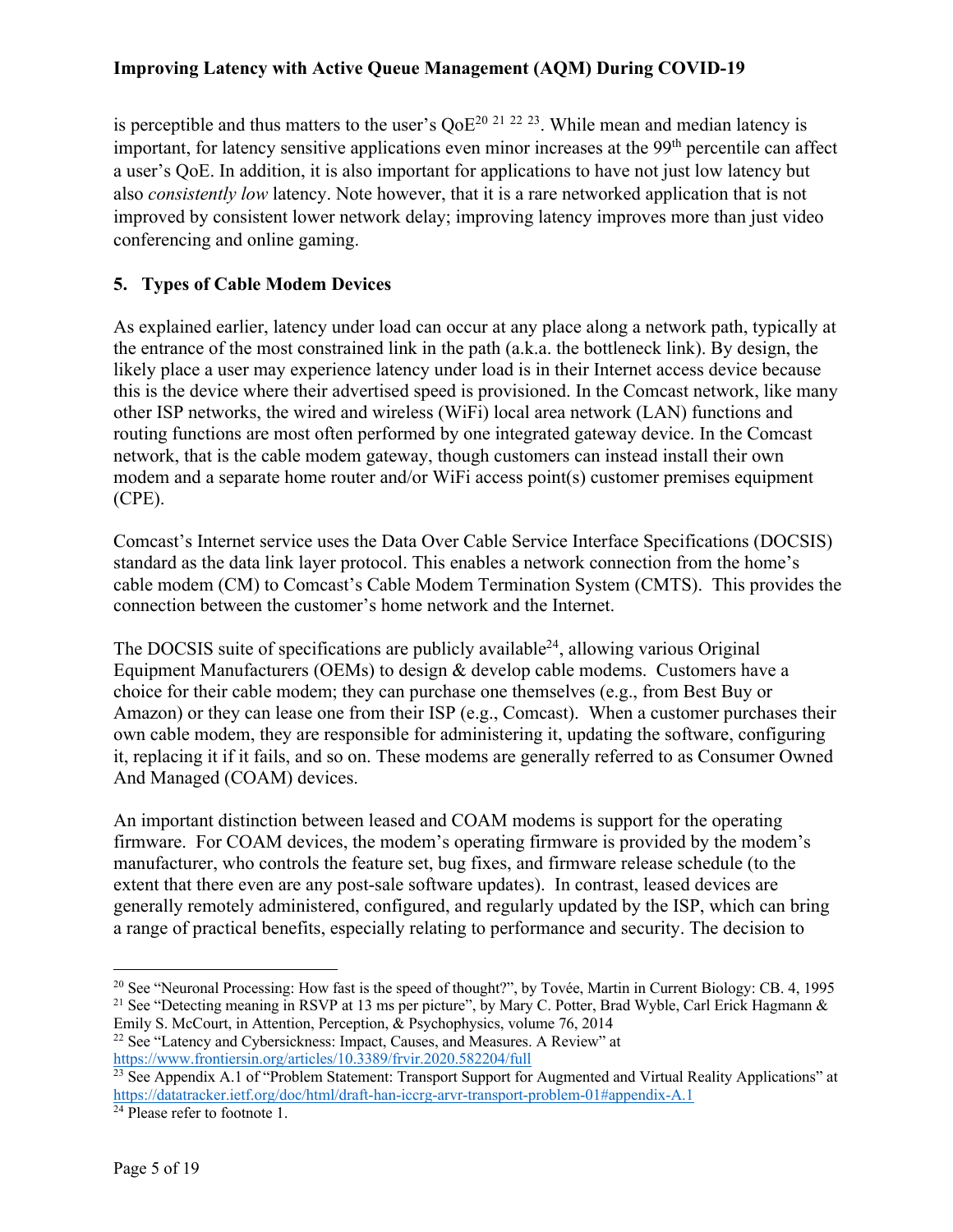include support for AQM for COAM devices is in the hands of the device manufacturer, whereas in the case of leased devices the operating firmware and configuration of that firmware is controlled by Comcast.

In earlier generations of Comcast's leased devices, the manufacturer still played a prominent role in the development of the operating firmware. But this approach did not allow much flexibility, software release schedules were heavily influenced by the manufacturers, and those release cycles were quite long in duration.

As a result, starting around 2011, Comcast and other cable-based ISPs began to take a more active role in the development of cable modem software. Many cable ISPs have embraced a more open source-based methodology for cable modem firmware development which has led to the current generation of DOCSIS 3.0 and DOCSIS 3.1 cable modem software to being based on the open source "Reference Design Kit – Broadband"  $(RDK-B)^{25}$  software stack. As the RDK website explains<sup>26</sup>, "*The RDK is a standardized software stack with localization plugins created to accelerate the deployment of next-gen broadband products and services by broadband service providers."*

With the adoption of the RDK-B software stack, Comcast and other cable ISPs have become the software developers for the cable modems, running on hardware supplied by the Original Equipment Manufacturer (OEM) partners. The cable ISP development team makes the decisions on which software features are included in each operating firmware release and has fine-grained control over which devices to deploy updates, when, and in what numbers. RDK also makes it possible for a range of parties in the ecosystem to develop and release software, but even if a given software module is developed by the OEM, the cable ISP determines if and when it is included in a future software release and when it is deployed to customer devices.

In the Comcast network, RDK-B devices include the Xfinity XB3, XB6 and XB7 devices<sup>27</sup>, with hardware produced by a range of OEMs and System on Chip (SOC) suppliers. The XB3 is based on DOCSIS 3.0, while XB6 and XB7 are based on DOCSIS 3.1. As a result of the new capability to manage and update software that is made possible by RDK-B, as well as the deployment of DOCSIS 3.1, Comcast was able to introduce AQM into the software of one variant of the XB6 gateway beginning in 2017.

### **6. Latency Under Load Research & Development History at Comcast**

Comcast engineers Rich Woundy and Jason Livingood started discussing the concept of latency under load with Jim Gettys, who coined the term "buffer bloat" in 2010. This later expanded to include Dave Täht, one of Gettys' colleagues. In 2011, Gettys began an industry-wide roadshow

<sup>25</sup> See the RDK website at https://rdkcentral.com/

<sup>&</sup>lt;sup>26</sup> See RDK's web page for developers at

https://developer.rdkcentral.com/broadband/documentation/getting\_started/

 $27$  See overview of the Xfinity gateway series and specific models at https://www.xfinity.com/support/articles/broadband-gateways-userguides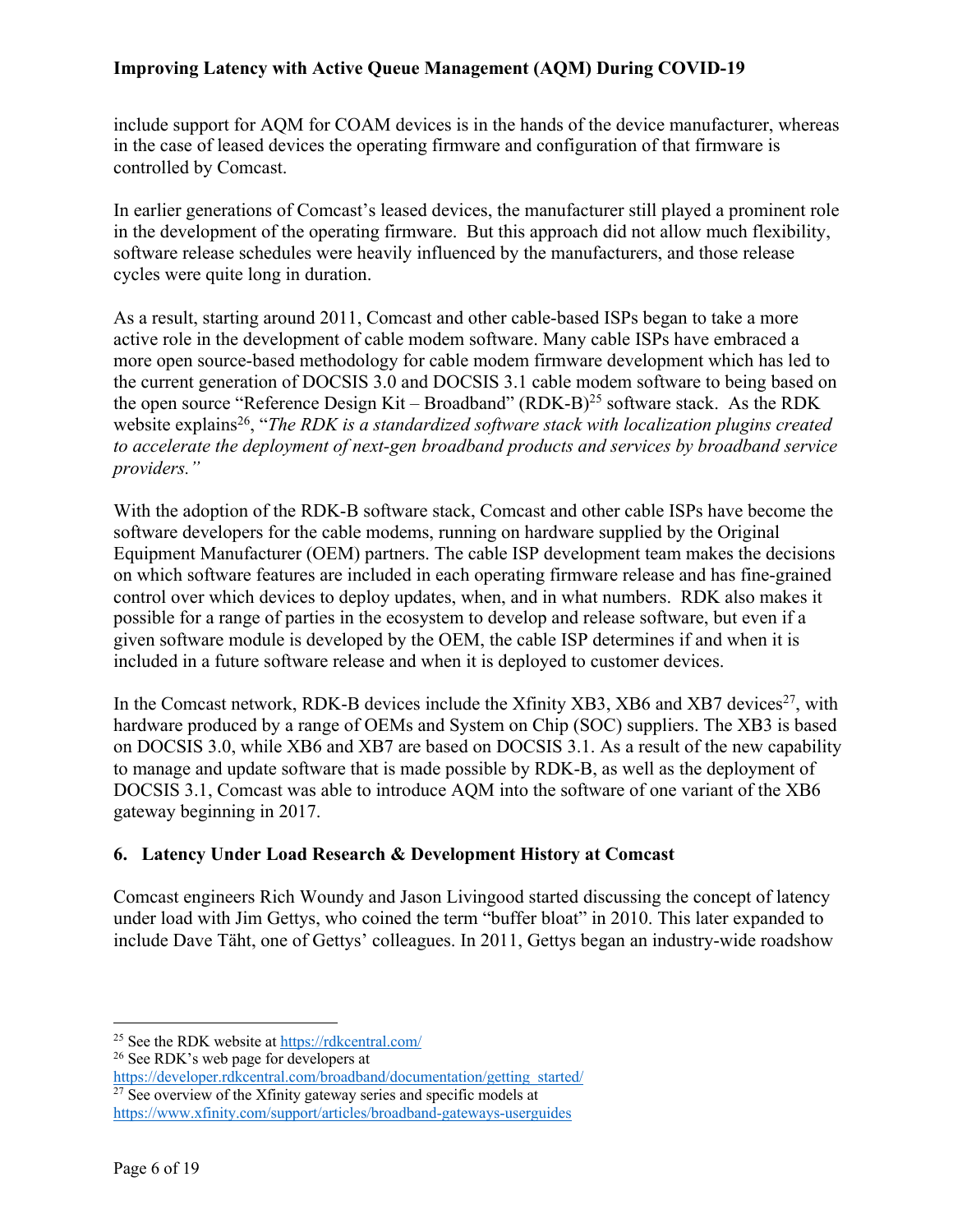to explain the problem and possible solutions<sup>28</sup> which was quite influential and helped motivate the technical community to study this issue in greater detail.

The following year, in 2012, Comcast entered into a consulting agreement with Dave Täht to help underwrite development of an implementation of the "CoDel" (Controlled Delay) AQM algorithm29. In parallel, several CableLabs engineers including Greg White and Joey Padden started work to assess the impact of the CoDel AQM in DOCSIS networks, noting a 2.7-point improvement<sup>30</sup> in VoIP Mean Opinion Score  $(MOS)^{31}$  points and markedly better web page loading performance. That same year, Comcast provided a letter of support for a buffer bloat research grant that Dr. Kathleen Nichols had applied for with the U.S. Department of Energy's Office of Science<sup>32</sup>. Dr. Nichols eventually received two grants for this work in 2013-2014<sup>33</sup>.

Also in 2012, flowing from his work on CoDel, Dave Täht started work to develop a latency under load benchmarking test, which Täht called the Realtime Response Under Load (RRUL) test<sup>34</sup>. He developed this in partnership with Toke Høiland-Jørgensen from Roskilde University. Täht also began to work to implement CoDel in home gateway devices using the OpenWrt opensource home gateway software, eventually resulting in a fork of OpenWrt code called CeroWrt<sup>35</sup> <sup>36</sup>. In addition, Eric Duzamet developed an implementation called "fq\_codel" for Flow Queuing Controlled Delay. Implementation of these AQMs was also added to the Linux kernel and the mainstream OpenWrt source code and downstream products including Tomato, dd-wrt, and Ubiquity's software.

In late 2012 and early 2013, CableLabs engineers Greg White and Dan Rice (now at Comcast) conducted a study of several AQMs as candidates for inclusion in future DOCSIS specifications<sup>37</sup>. Comcast also conducted demonstrations at the CableLabs Winter Conference in 2013.

<sup>29</sup> The CoDel algorithm itself was conceptualized by Dr. Kathleen Nichols and Van Jacobson. Both are key figures in the history of TCP congestion control. For more information see https://en.wikipedia.org/wiki/Van\_Jacobson and https://en.wikipedia.org/wiki/Kathleen\_Nichols. Dr. Nichols later worked with CableLabs on AQM in DOCSIS 3.0, while Van Jacobson was hired by Google and was part of developing the new BBR and QUIC protocols – see https://www.networkworld.com/article/3218084/how-google-is-speeding-up-the-internet.html. 30 See https://www-res.cablelabs.com/wp-

content/uploads/2019/02/28094033/PreliminaryStudyOfCoDelAQM\_DOCSIS-Network.pdf

<sup>&</sup>lt;sup>28</sup> One of the earliest was in a Google talk in April 2011, see https://www.youtube.com/watch?v=qbIozKVz73g followed by a talk at NANOG-52 in June 2011, see slides at

https://archive.nanog.org/meetings/nanog52/presentations/Tuesday/Gettys-NANOG11a.pdf

 $31$  The Mean Opinion Score is a 5-point quality scale for voice communications. See https://en.wikipedia.org/wiki/Mean opinion score for more info.

 $\frac{32}{32}$  Small Business Innovation Research/Small Business Technology Transfer 2013 Phase 1 Funding Opportunity (DE-FOA-0000760)

<sup>&</sup>lt;sup>33</sup> See grant awards at https://www.sbir.gov/sbirsearch/detail/687053 and https://www.sbir.gov/sbirsearch/detail/407679

<sup>&</sup>lt;sup>34</sup> See RRUL specification at https://www.bufferbloat.net/projects/bloat/wiki/RRUL\_Spec/

<sup>&</sup>lt;sup>35</sup> See CeroWrt background at https://www.bufferbloat.net/projects/cerowrt/wiki/Historical\_Documents/

<sup>&</sup>lt;sup>36</sup> The first CeroWrt release was announced May 14, 2012, in https://lists.bufferbloat.net/pipermail/cerowrtdevel/2012-May/000233.html

<sup>&</sup>lt;sup>37</sup> Several were tested, such as CoDel, SFQ-CoDel, and PIE. See paper at https://www-res.cablelabs.com/wpcontent/uploads/2019/02/28094033/Active\_Queue\_Management\_Algorithms\_DOCSIS\_3\_0.pdf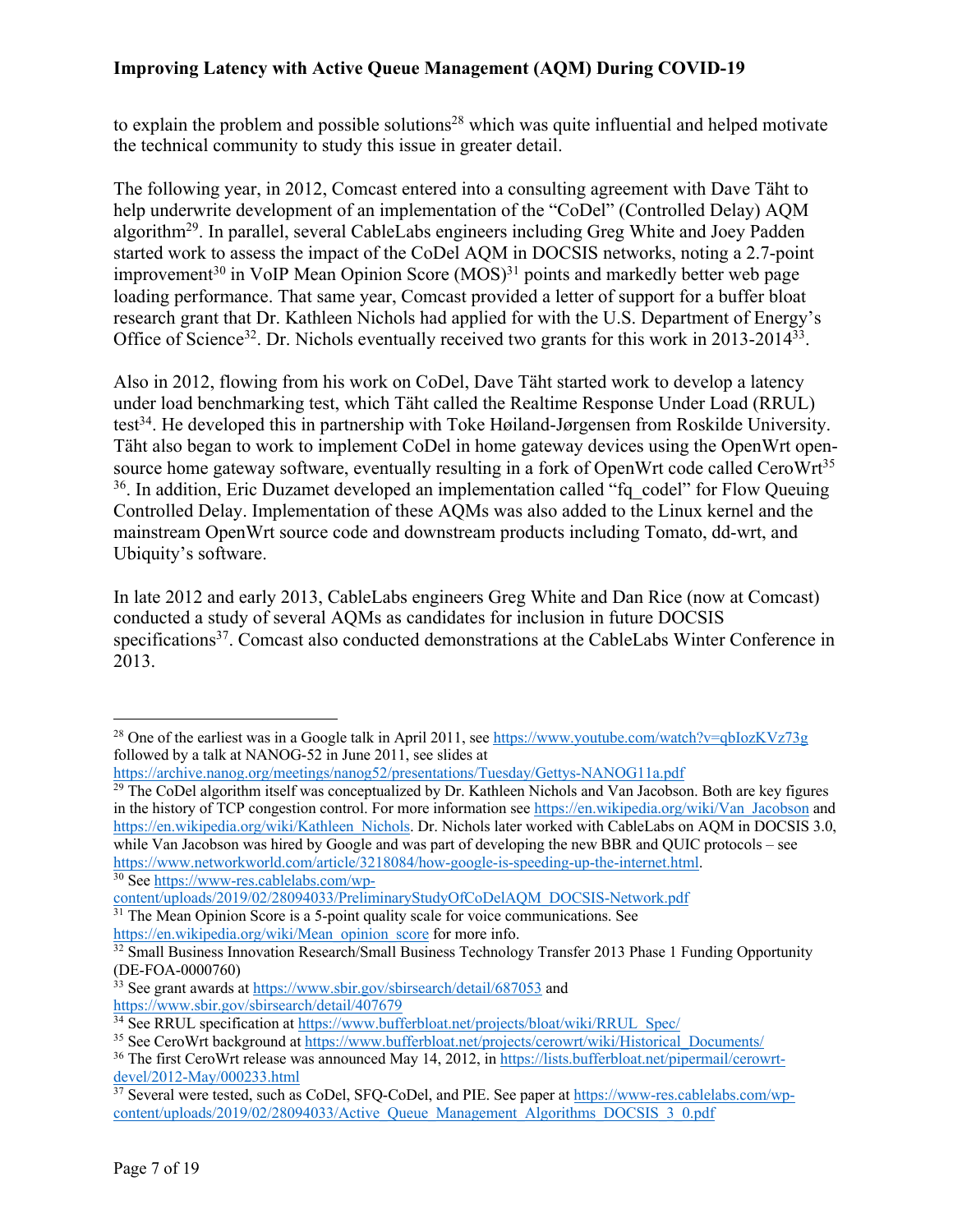In 2013, work had progressed to a point where the CoDel AQM could be demonstrated in DOCSIS networks and so Jason Livingood, Chris Griffiths and other Comcast engineers conducted demonstrations at IETF-86 in March 201338, along with Dave Täht as well. That same month, in advance of the IETF meeting, this team also conducted a series of executive demos with and without AQM, using a CeroWrt-based router connected to a cable modem, running the Quake online game, running the Chrome browser performance benchmark test, and running a video conference session. This implementation and associated testing demonstrated meaningful quantitative performance improvements, such as probability of gaming latency under network load of roughly 10 milliseconds with AQM compared to 1 second without AQM (100x worse).

In 2014, CableLabs included PIE as the official AQM in the DOCSIS 3.1 specifications as a mandatory feature for the CMTS and cable modems<sup>39</sup> (PIE was also added as an optional feature for earlier generation DOCSIS 3.0 cable modems). At the same time, CableLabs required that DOCSIS 3.1 CMTS equipment support AQM as well but left the algorithm choice to the vendor. That same year, Comcast provided further financial support for Dave Täht to perform research and development to improve buffer bloat in WiFi network links and equipment, a project he called "Make WiFi Fast" that focused on achieving "airtime fairness" and improved latency under load on the WiFi link.

In 2015, led by Carl Klatsky, with data analytics support from Yana Kane-Esrig, engineering support from Andrew Mulhern and Drew Taylor, as well as guidance from Chae Chung, Hal Kim, and Jason Livingood, Comcast performed limited field trials of a low latency service, using a commonly deployed modem, the Technicolor TC8305C, which supported adjustments to the modem's buffer size through configuration updates. Adjusting the modem's buffer size through this "buffer control" feature served as a pre-cursor technique for latency mitigation prior to AQM implementations being added to the modems. This field trial validated real-world performance differences using latency mitigation techniques in a DOCSIS network and cable modem buffer control configurations were eventually deployed into the Comcast network in 2019.

Comcast has also funded research & development via the Comcast Innovation Fund<sup>40</sup> that was focused on additional improvements in latency under load performance, as summarized below.

- In 2015, via two grants to Teklibre for work on open-source development of buffer bloat mitigation measures as well as mitigations specifically for WiFi.
- In 2017, a WiFi open-source development grant was extended to help Teklibre work on addressing WiFi multicast buffer bloat issues.
- In 2019, a grant was made to support Bob Briscoe's continued work on Low Latency Low Loss Scalable throughput (L4S)<sup>41</sup> following development of the initial CableLabs

<sup>38</sup> See video at https://www.youtube.com/watch?v=NuHYOu4aAqg

<sup>39</sup> See CableLabs blog at https://www.cablelabs.com/how-docsis-3-1-reduces-latency-with-active-queuemanagement and paper at https://www.cablelabs.com/wp-content/uploads/2014/06/DOCSIS-AQM\_May2014.pdf <sup>40</sup> https://innovationfund.comcast.com/

<sup>&</sup>lt;sup>41</sup> See https://datatracker.ietf.org/doc/html/draft-ietf-tsvwg-l4s-arch and

https://community.cablelabs.com/wiki/plugins/servlet/cablelabs/alfresco/download?id=0affb960-25f4-44f9-b747- 74ad8555fd06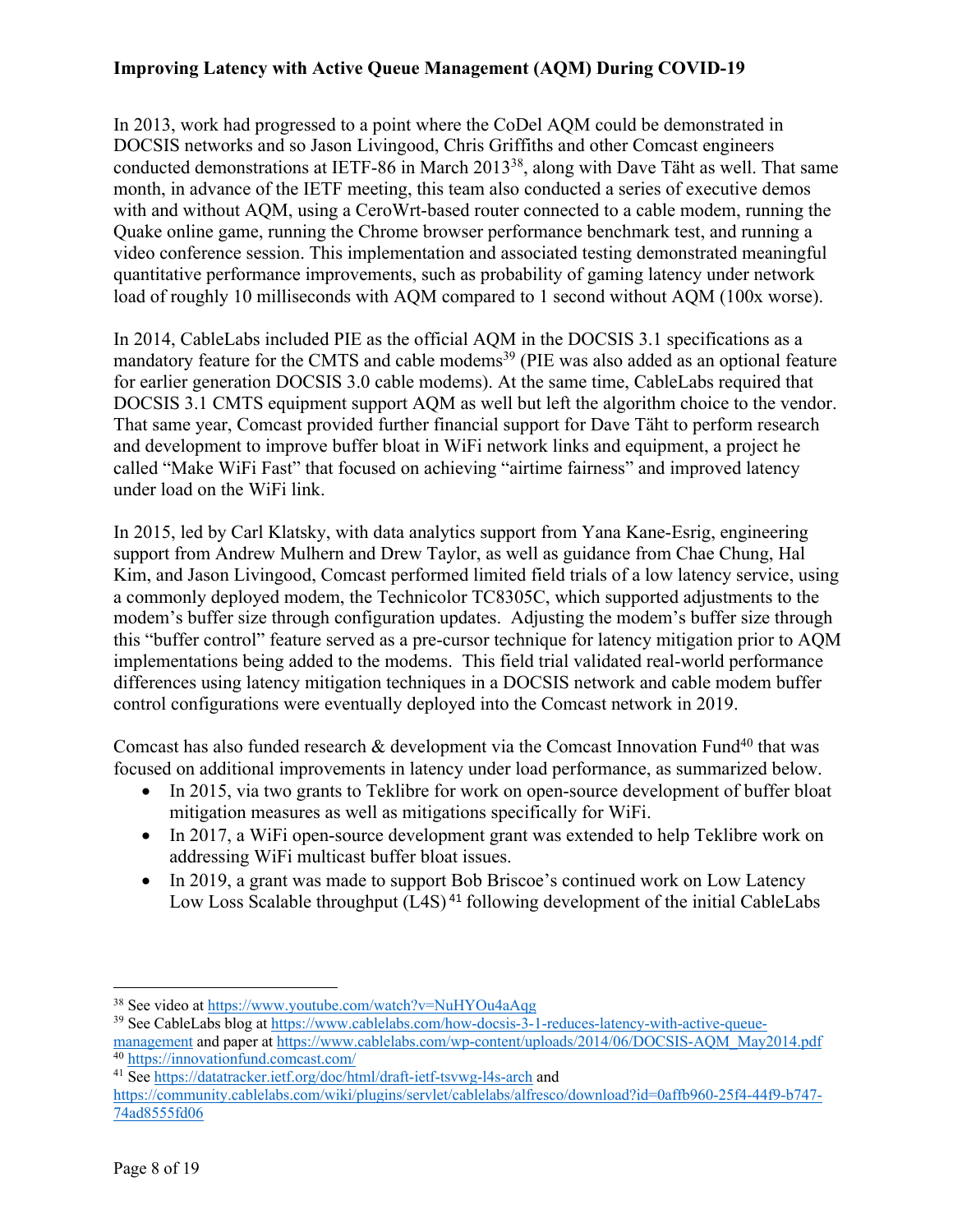specifications of Low Latency DOCSIS<sup>42</sup>, which supports L4S. He in turn funded other open source developers<sup>43</sup>.

- In 2020, Teklibre received an additional grant to work on accelerating AQM adoption in the real world.
- In 2021, grants have been awarded to Bob Briscoe to continue work on L4S and to Teklibre to work on WiFi latency under load when multiple users are simultaneously demanding over 100Mbps on the wireless LAN.

In summary, the deployment of AQM into the Comcast DOCSIS network did not happen easily or by chance. The first step was to get the technical community to recognize that the Internet had a problem and to focus on likely solutions, and that critical early work was done brilliantly and passionately by Jim Gettys. This led to theorizing about, developing, and testing potential solutions over the course of many years of work and experimentation. It would not have been successful without the deep thinking and research of a handful of highly knowledgeable, committed, and passionate engineers and developers, of whom we have mentioned just a few. The success of this effort also is due substantially to work within the open source software community, the involvement of many Internet end users that were willing to do their part to help test, to collaborative development of CableLabs DOCSIS standards (spanning CableLabs staff and contractors, ISPs, and vendors), and finally to implementation support by both DOCSIS vendors and the RDK-B software community.

### **7. AQM in DOCSIS**

In DOCSIS 3.0 there was an optional "buffer control" parameter for the cable modem and CMTS that could be used but it was difficult to configure and was a static buffer setting rather than a dynamic AQM44. As configured in the Comcast network, when using buffer control with DOCSIS 3.0 devices, this would typically result in a maximum upstream latency of roughly 250 milliseconds.

But buffer control is not as flexible as AQM, which has the advantage of being able to absorb temporary traffic bursts while supporting smaller average latency and maintaining high throughput. After DOCSIS 3.0 was initially developed, a specification change was issued that *optionally* added the PIE AQM to DOCSIS 3.0 in 2014<sup>45</sup> for cable modems, but by that time development focus had largely shifted to DOCSIS 3.1. This same PIE AQM became a

<sup>42</sup> See https://community.cablelabs.com/wiki/plugins/servlet/cablelabs/alfresco/download?id=0affb960-25f4-44f9 b747-74ad8555fd06

<sup>43</sup> Ilpo Järvinen and Asad Ahmed

<sup>44</sup> See "Right Sizing Cable Modem Buffers for Maximum Application Performance"

https://www.nctatechnicalpapers.com/Paper/2011/2011-right-sizing-cable-modem-buffers-for-maximumapplication-

performance/download#:~:text=The%20new%20feature%20is%20referred,well%20as%20a%20target%20size and "DOCSIS Best Practices and Guidelines: Cable Modem Buffer Control" at

https://community.cablelabs.com/wiki/plugins/servlet/cablelabs/alfresco/download?id=a4c077e2-cc55-4a42-a557- 32f92e637266

<sup>&</sup>lt;sup>45</sup> See base specification at https://www.cablelabs.com/specifications/CM-SP-MULPIv3.0. Page 791 shows the "Engineering Changes for CM-SP-MULPIv3.0-I24-140403", including "Active Queue Management Requirements" dated 2/26/2014. The actual text for the PIE AQM requirements for the cable modem is in Annex M, pages 719-722. It is referenced by the general AQM requirements in section 7.6.2, pages 237-238.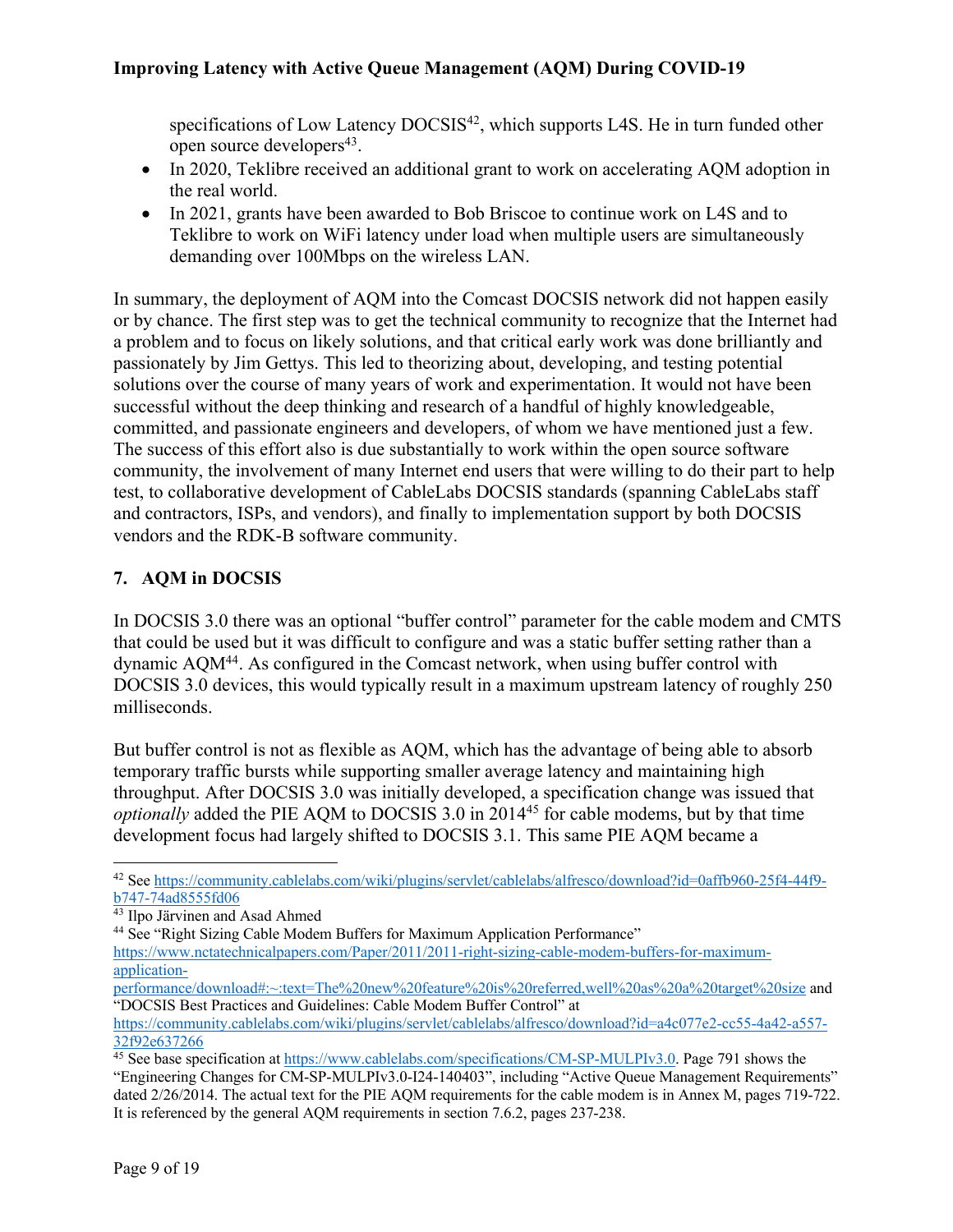mandatory feature in the subsequent DOCSIS 3.1 cable modem standards. AQM is also a mandatory feature of the DOCSIS 3.1 Cable Modem Termination System (CMTS) standards, though the choice of AQM algorithm is left to the vendor<sup>46</sup>.

When implemented in the CMTS, AQM affects the downstream queue from the CMTS to the cable modem. In contrast, when implemented in the cable modem, the AQM affects the upstream queue from the cable modem to the CMTS. Each implementation will bring a benefit to the end user QoE since latency under load can become an issue in both the upstream and downstream directions. Optimally, AQM is deployed on both CMTS and cable modem. Configuration of the CMTS AQM parameters can have a significant effect on downstream latency as described in a recent paper by Sebnem Ozer, et al.<sup>47</sup>

In addition, CableLabs has developed and tested a new DOCSIS 3.1 extension that reduces medium access (MAC) delays in the upstream and supports the IETF Non-Queue Building (NQB48) and Low Latency, Low Loss, Scalable Throughput (L4S) services in either or both directions to create the Low Latency DOCSIS specification<sup>49</sup>.

Of the Comcast leased cable modem gateway devices, RDK-B software is running on XB3, XB6 and XB750. AQM development has been focused on DOCSIS 3.1-based devices, such as the greater than 10 million XB6 devices and the latest generation XB7 device. As well, customerowned DOCSIS 3.1 cable modem devices also should support AQM.

#### 8. **Devices & Software Under Study**

For the XB6, there are two different hardware manufacturers, which means two variants of XB6. Those are the Technicolor CGM4140COM and Arris (now CommScope) TG3482G. The XB6 is the focus of this analysis because one of these variants – the Technicolor device - had AQM enabled from its introduction in October 2017, whereas the other – the CommScope device - did not during the study period 51. This is simply a result of differences in the chipsets used and the readiness and ability to add AQM code<sup>52</sup>.

There were roughly 4.3M of the AQM-enabled Technicolor devices deployed as of December 2020, in comparison to 2M non-AQM-enabled CommScope devices. In the early part of 2021, AQM was enabled on the remaining variant of XB6.

<sup>46</sup> While AQM can be enabled in the CMTS, support varies by implementation. Different CMTS models have adopted different AQM functionalities and in some cases proprietary algorithms.

<sup>47</sup> Approaches to Latency Management: Combining Hopby-Hop and End-to-End Networking. Ozer, Klatsky, Rice, Chrostowski. SCTE 2020. https://www.nctatechnicalpapers.com/Paper/2020/2020-approaches-to-latencymanagement-combining-hopby-hop-and-end-to-end-networking

<sup>&</sup>lt;sup>48</sup> See "A Non-Queue-Building Per-Hop Behavior (NQB PHB) for Differentiated Services" at https://datatracker.ietf.org/doc/draft-ietf-tsvwg-nqb/

<sup>49</sup> See https://www.cablelabs.com/technologies/low-latency-docsis

<sup>50</sup> See device guide at https://www.xfinity.com/support/articles/broadband-gateways-userguides

<sup>&</sup>lt;sup>51</sup> These were eventually traced to DOCSIS 3.1 PHY configuration issues, which have subsequently been resolved.

<sup>&</sup>lt;sup>52</sup> Some DOCSIS 3.1 features such as AQM had to be disabled shortly after deployment began due to performance issues. The cause was eventually traced to DOCSIS 3.1 PHY configuration issues and resolved.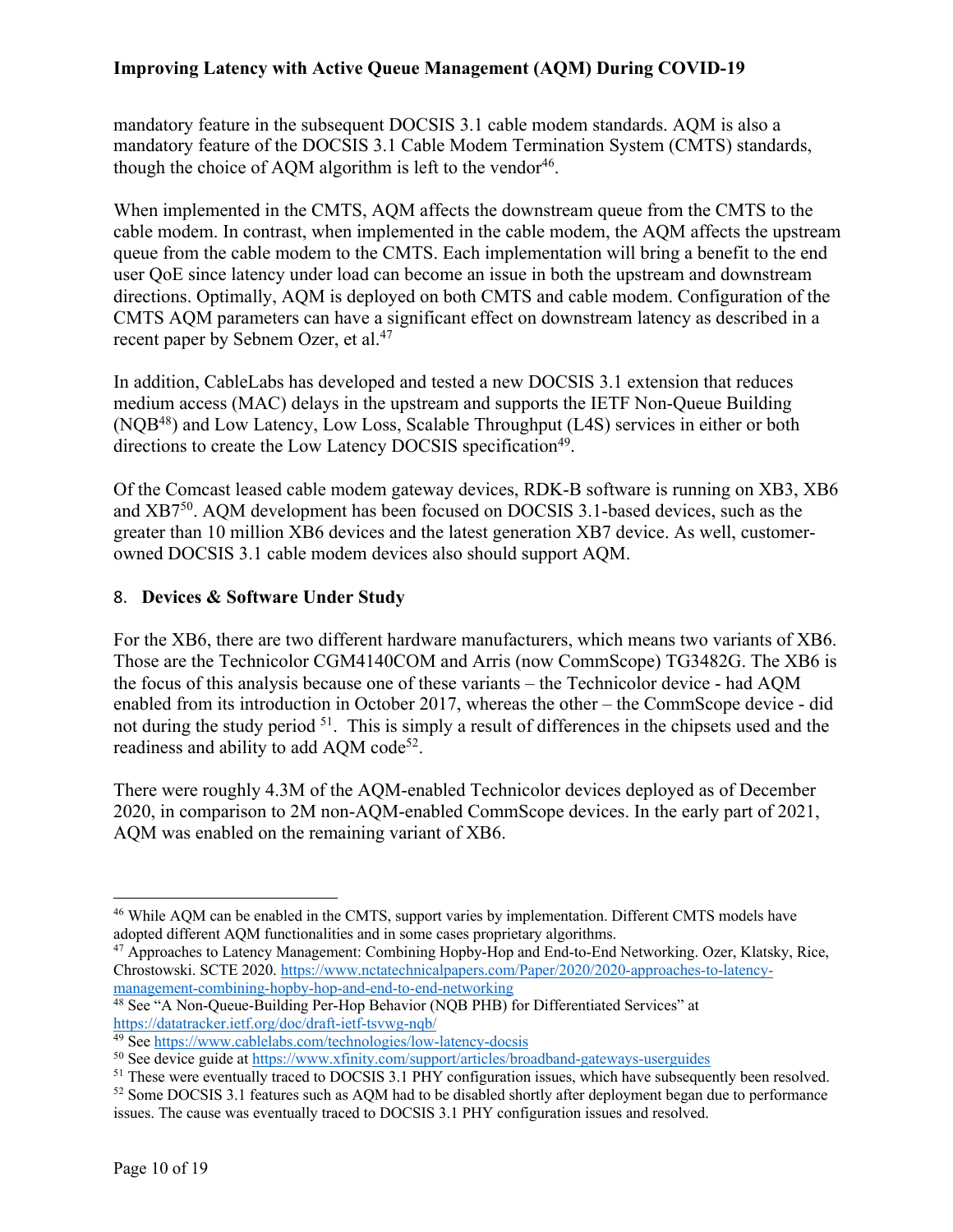This unique situation of two variants of the same device, deployed to millions of homes in the United States, one of which has AQM and one that does not, presented the opportunity for an extremely interesting comparative case study in the performance impacts of AQM. This direct comparison is much more compelling than contrasting a newer XB7 with an older XB6, given greatly differing CPU, memory, radio, and network interface specifications. It provided an unparalleled opportunity to directly compare latency under load with and without AQM at a time when latency sensitive video conferencing and other Internet traffic had dramatically increased.

### **9. Latency Testing**

Previous latency testing options either introduced too many variables to make any definitive conclusions or did not offer the ability to scale in a way that would offer insight to ongoing network trends. As a result, Comcast uses a custom Network Performance Measurement System that leverages open-source software. This system aims to eliminate as many user device and WiFi-related variables as possible, focusing on those conditions and variables over which Comcast has direct control, while also being able to work at high levels of scale<sup>53</sup>. Figure 1 shows a high-level view of the system with the following components:

- **Measurement Orchestration (orchestration)** maintains a holistic view of the network between the client and the servers and initiates measurements accordingly.
- **Measurement Client (client)** will, when instructed by the orchestration, run upstream and downstream measurements to and from the Measurement Servers.
- **Access Network** is the internal Comcast network, from the DOCSIS portion of the network to which users connect as well as regional and backbone portions of the network.
- **Measurement Server (server)** dedicated hardware servers responding to measurement requests.

*Figure 1: Comcast's Network Performance Measurement System Architecture*



<sup>53</sup> The design of the Comcast Network Performance Measurement System was independently reviewed by NetForecast. See their report at https://netforecast.com/wp-content/uploads/Comcast-Design-Audit-Report-NFR5133F.pdf.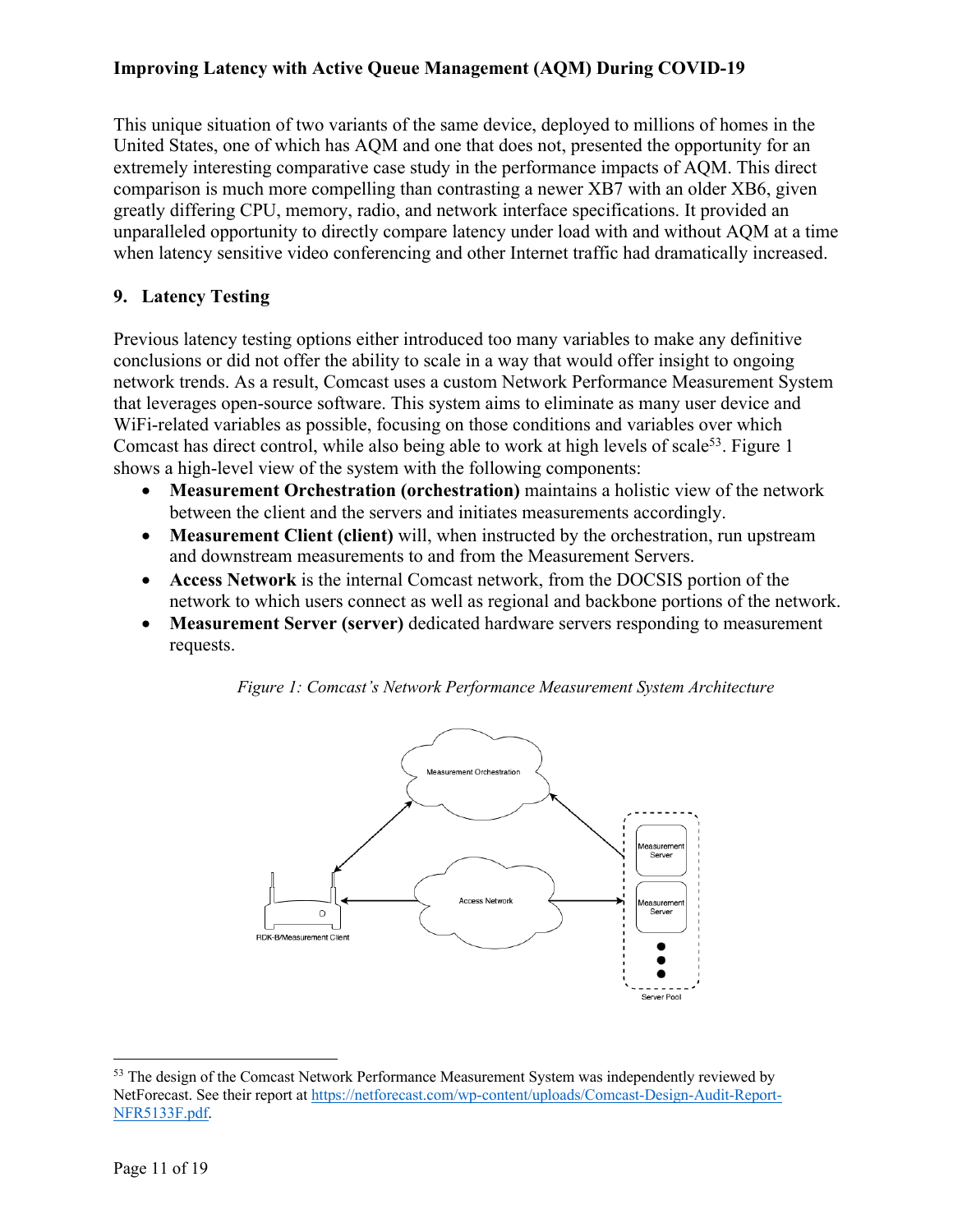The platform actively introduces test traffic rather than passively measuring user-generated traffic.

The client is built into the RDK-B firmware that is running on the customer premise-based cable modem gateway. The orchestration function takes in measurement requests and determines whether the measurement will have enough available measurement system resources to sustain the peak load and duration of a given test. That resource check is performed on both the client and the server.

If either of those checks fails, the measurement request is rejected, and the test will be tried again later. If the measurement is accepted, the orchestration function will send a request to the client with all the parameters needed to perform the measurement, such as the type of measurement, duration of measurement, and server(s) to use. The orchestration function also instructs the server to reserve those resources for the client and then the client will start its measurement test cycle. Once the measurement test cycle is complete, the client will request that the server reallocate the reserved resources back into the server's available resource pool. The server then communicates any allocation or deallocation of resources back to the orchestration function.

The first measurement implemented at scale was a network capacity measurement, more generally known as a "speed test". Following NetForecast's design audit of the system, they also performed an audit of the results of speed test measurements<sup>54</sup>.

Latency is one of the biggest influencers of end user application performance but can vary greatly based on routine network usage (when a network flow is filling a queue on the network path between two hosts). To determine the impact to latency during periods when a data flow is causing queues to be filled to capacity the system uses a measurement that will simultaneously load the network and measure latency. This measurement, aptly named latency under load, utilizes iperf355 to load the network in either the downstream or upstream direction between the client and a server. Figure 2 shows a high-level view of this test.





Latency testing begins as the TCP ramp-up of the bandwidth measurement reaches its peak steady state and finishes before the bandwidth measurement connection is closed. The latency measurement sends UDP datagrams back and forth between the client and the server and measures the round-trip latency multiple times over a set interval.

<sup>54</sup> See NetForecast report at https://netforecast.com/wp-content/uploads/Comcast-Phase-II-Audit-Report-NFR5134F.pdf

<sup>55</sup> For more information on iperf3, see https://software.es.net/iperf/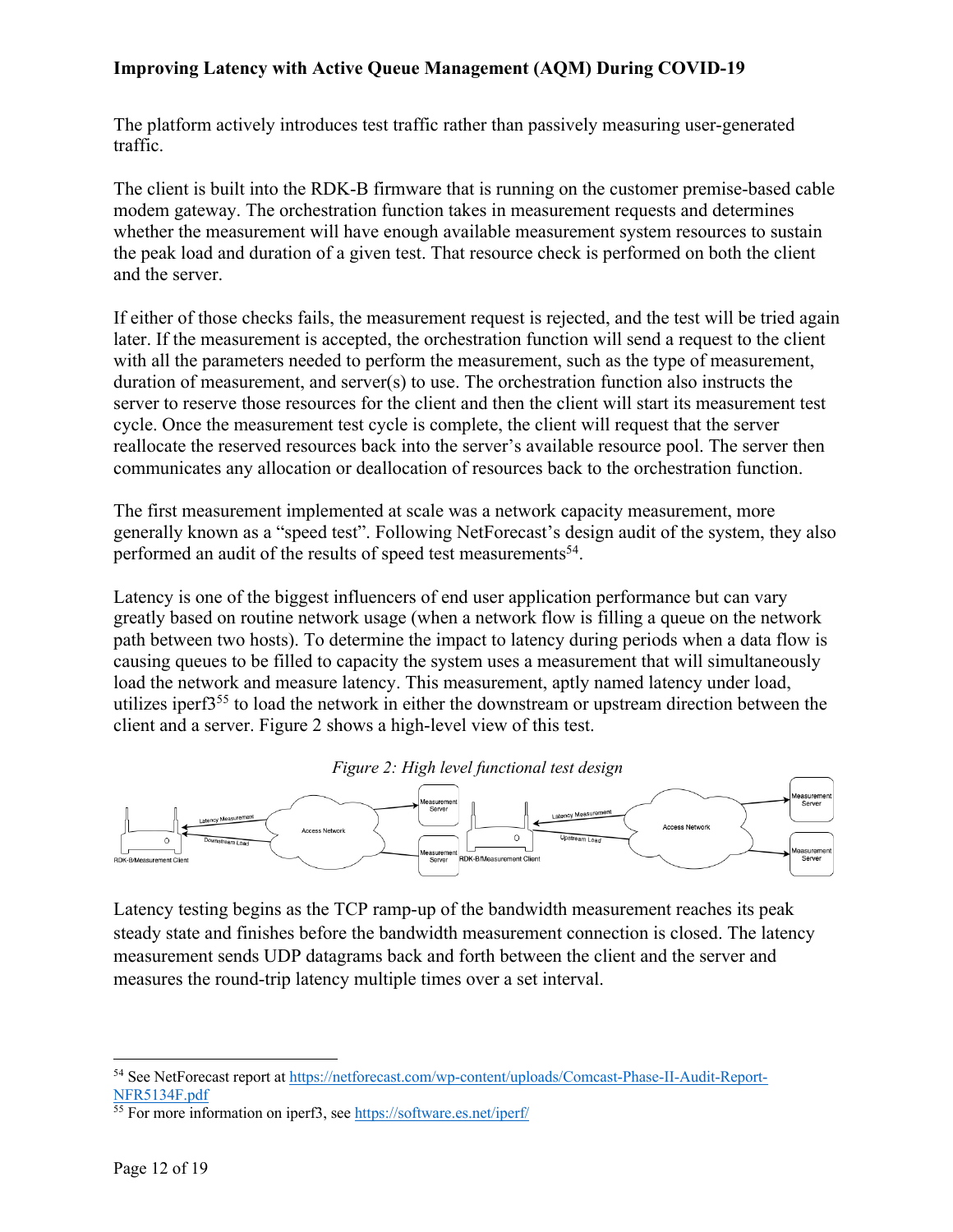This test uses netperf to measure the delay after every UDP request/response, defined as "UDP\_RR"<sup>56</sup>. The duration of the test is configurable and in this case is set at 11 seconds for the downstream measurement and 7 seconds for upstream<sup>57</sup>.

### **10. Latency Measurement Results**

As explained earlier, for two variants of XB6 cable modem gateway, upstream DOCSIS-PIE AQM was enabled on the CGM4140COM (experiment) variant but was not available on the TG3482G (control) variant during the measurement period. The TG3482G variant used a buffer control configuration that predated AQM in DOCSIS<sup>58</sup>. While measurements were performed throughout the course of 2020, the figures that follow represent over 26,000 tests run using random samples of RDK-B cable modems across the Comcast network in the United States between October 1 and December 31, 2020.

At a high level, when a device had AQM it consistently experienced between 15-30 milliseconds of latency under load. In contrast, without AQM but using the older buffer control configuration, a device would experience significantly higher and more variable of working latency. Those non-AQM devices experienced in many cases 250 milliseconds or higher latency under load. This demonstrates two key points: not only does AQM enable significantly better latency under load performance, but that latency performance is much more uniform and consistently (e.g., relatively lower jitter). Both are excellent outcomes that should improve end user quality of experience for all Internet applications.

Below are two Cumulative Distribution Functions (CDFs), comparing both mean and max latency under load for the two XB6 variants. The CDFs and the bar chart that follows are comprised presents the variability across all devices of a given type and compares the two device variants.

These two CDFs in Figures 3 and 4 show that, whether on average or in the worst case, nearly all devices with AQM will experience 15-30 milliseconds of latency under load. At the same time, without AQM, will experience much higher latency under load. When comparing the mean to the maximum in Figures 3 and 4, respectively, it is also apparent that the devices with AQM perform quite similarly. This suggests that the latency performance is consistently good.

<sup>56</sup> See netperf documentation at https://hewlettpackard.github.io/netperf/doc/netperf.html#UDP\_005fRR

<sup>&</sup>lt;sup>57</sup> This period is after TCP ramp-up. The downstream interval is longer as it includes some omit intervals. Please refer to the netperf documentation for additional information

<sup>58</sup> So, when comparing with and without AQM, it is really with AQM or with buffer control.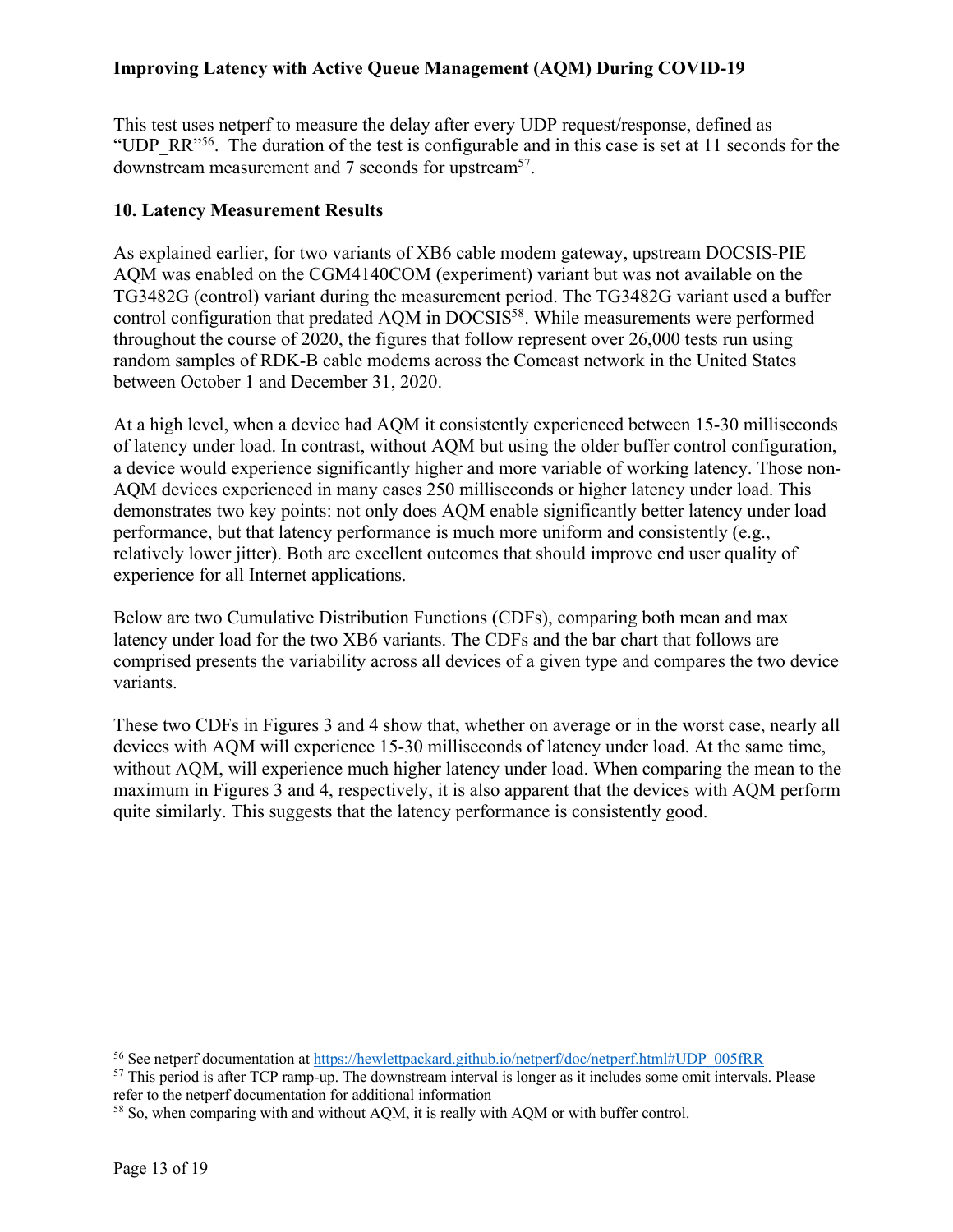

*Figure 3 – CDF of Mean Upstream Latency Under Load, Equivalent Devices with and Without AQM*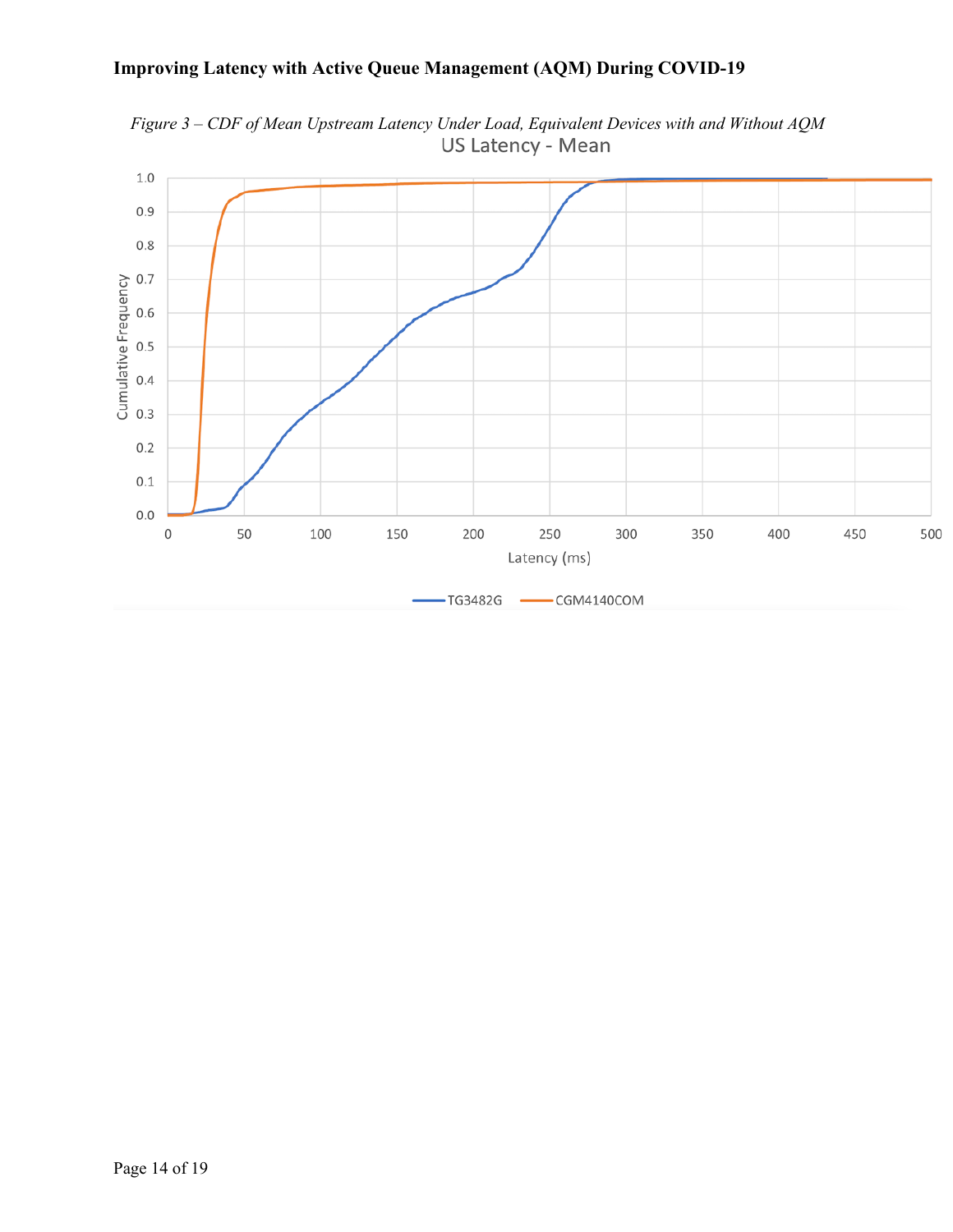Figure 4 below shows the CDF of the maximum (worst-case) latency under load performance. The device that lacked AQM, but had an older buffer control configuration, experienced much higher latency compared to its mean in Figure 3, whereas the mean and max for the AQMenabled device is quite similar. It is also interesting to observe that there was a much longer tail of performance of the non-AQM device, trailing off from a roughly 0.7 cumulative frequency to performance levels that stretch over 1 full second in some cases.





The following Figures 5 and 6 show the distribution of mean upstream latency for each of the two device variants under study. Figure 5 shows the variant without AQM, while figure 6 shows the variant that has AQM. The differences between the two distributions are quite interesting. In Figure 5 without AQM, there is a broad distribution from 15 milliseconds to several hundred milliseconds, with only 1% of results in the 15-30 millisecond range. In contrast, in Figure 6 with AQM, the distribution is tightly grouped between 15-45 milliseconds, with 77% of the results in the 15-30 millisecond range. As with the prior CDFs in Figures 4 and 5, this view of the data demonstrates not only substantially better latency performance with AQM but also much more consistent performance.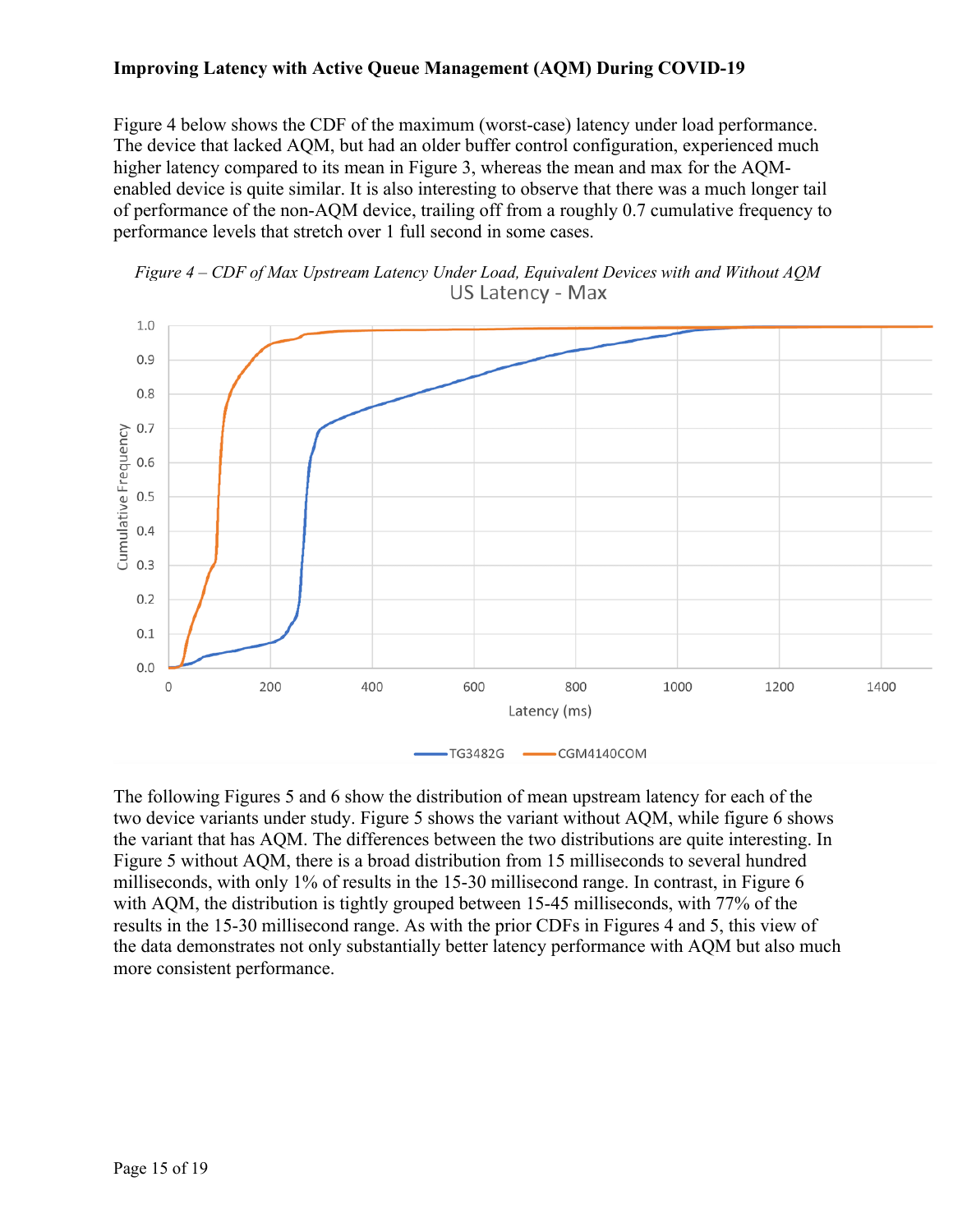*Figure 5: Distribution of Mean Upstream Latency – CommScope CGM4140COM*

#### **Latency Under Load Comparison**

Distribution of Mean Upstream Latency Between the Two Devices, 10/1/2020-12/31/2020



Source: Comcast Network Performance Measurement System · Created with Datawrapper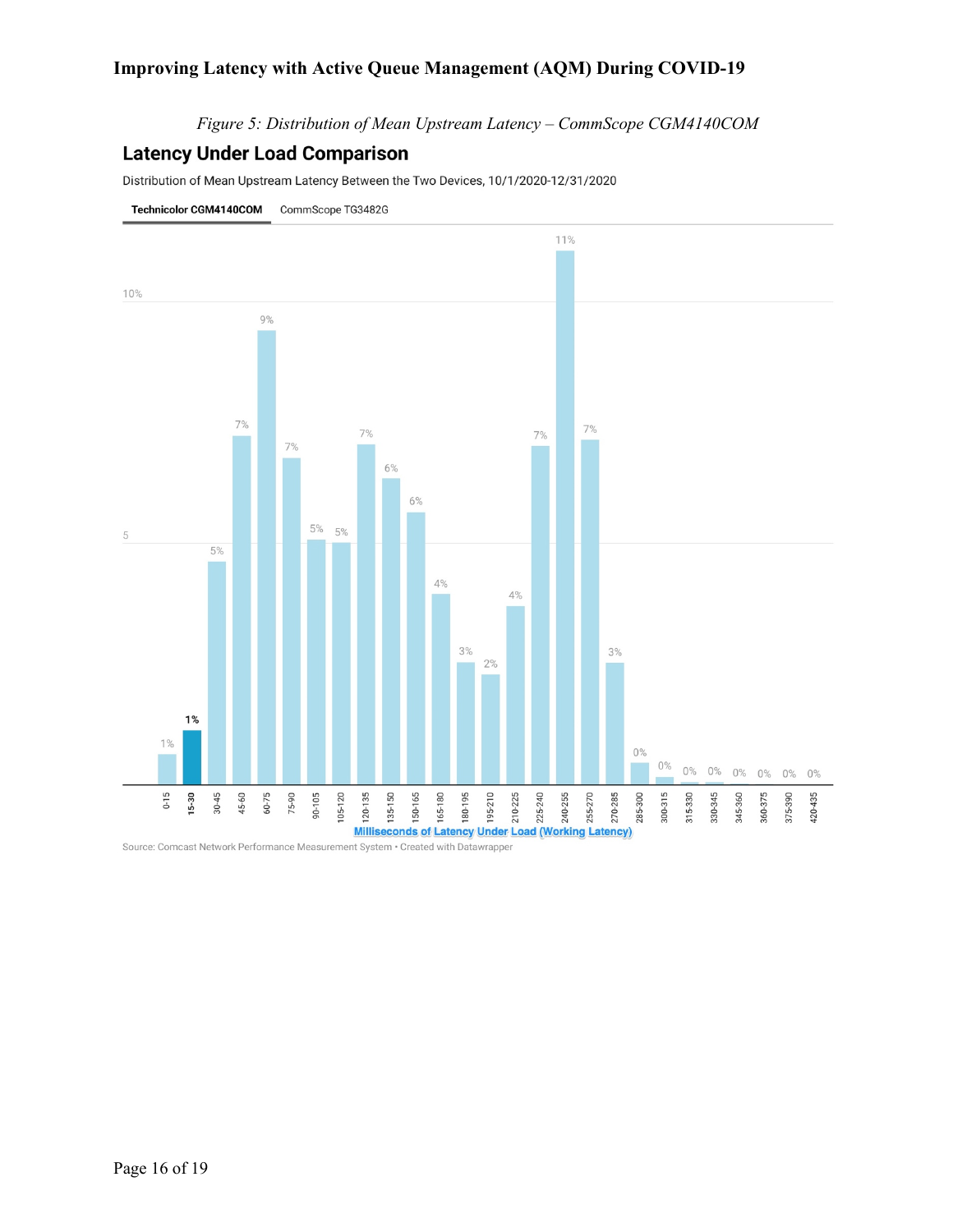*Figure 6: Distribution of Mean Upstream Latency – Technicolor TG3482G* **Latency Under Load Comparison** 

Distribution of Mean Upstream Latency Between the Two Devices, 10/1/2020-12/31/2020

![](_page_16_Figure_3.jpeg)

Source: Comcast Network Performance Measurement System . Created with Datawrapper

### **11. Conclusions**

Just prior to the start of the pandemic, Comcast deployed a new Network Performance Measurement System that included a test for latency under load (working latency). That type of latency is central to an end user's Internet quality of experience (QoE), as became quite clear during the pandemic as a significant increase in video conferencing and other interactive Internet applications took place. Comcast moved quickly to optimize Active Queue Management (AQM) on the CMTS affecting downstream latency as a first step to ensure best QoE performance during COVID.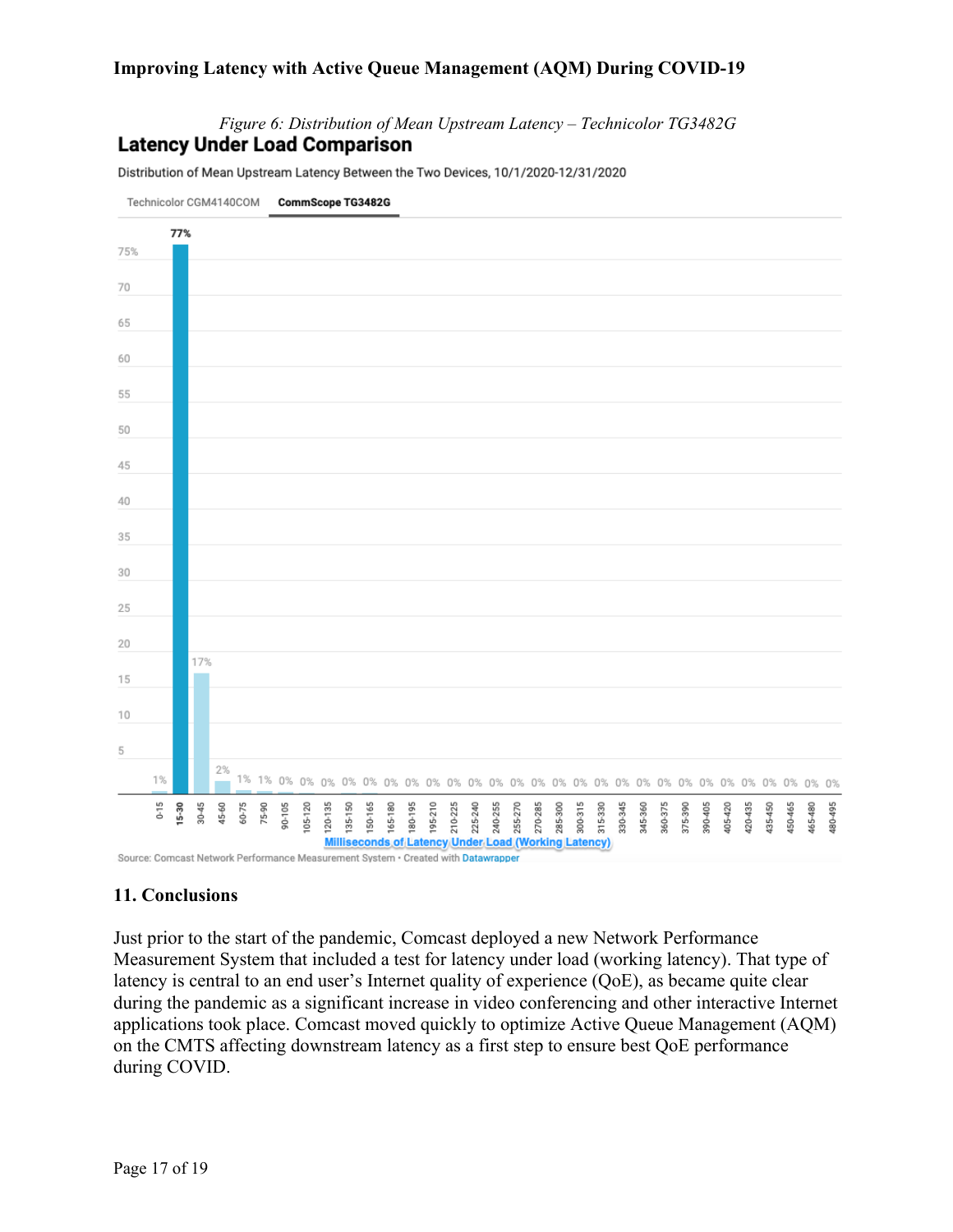In addition, AQM functionality was deployed in cable modems in the Comcast network affecting upstream latency, though not at the same time on all CPE devices. That difference in deployment timing enabled us to study the performance of two variants of the same RDK-B-based cable modem gateway, one with and one without AQM for a period of time.

The data show that the latency under load performance differences between CPE devices with and without AQM is significant. At a time when users are more intensively using and depending upon latency-sensitive applications such as video conferencing, remote learning, and gaming, AQM is clearly a key tool to maximize their quality of experience. AQM also improves the user experience for all Internet applications where a human being is involved, such as web browsing, stock quotes, weather forecasts, maps, driving directions, etc. This improvement in QoE is also possible without any coordination with application developers or others, taking advantage of the loosely coupled architecture of the Internet and greatly simplifying any ISP and equipment manufacturer deployment of these performance improvements.

All Comcast DOCSIS 3.1 RDK-B-based gateway models have now been updated with DOCSIS-PIE AQM<sup>59</sup> and all are achieving dramatically improved working latency.

### **12. Next Steps**

Latency under load is highly likely to emerge as an aspect of Internet service that is marketed to end users and which differentiates both ISPs and user-purchased CPE devices, particularly given end users' increasing adoption of latency sensitive applications. ISPs and CPE manufacturers should therefore continue to invest or start investing in AQM deployments, as Comcast continues to do, which will have an increasingly important and positive effect on end user performance now and in the future.

Beyond this type of AQM deployment, CableLabs has released the Low Latency DOCSIS (LLD) specifications for  $DOCSIS<sup>60–61</sup>$ . This may significantly improve latency under load as compared to earlier implementations of AQM but is not yet fully implemented in cable modem and CMTS software deployed by Comcast and other DOCSIS-based ISP networks. Additionally, some of the enhancements rely on standardization work that is currently ongoing in the IETF<sup>62</sup>. But the prospect of reducing network delay to below 5 milliseconds at the 99<sup>th</sup> percentile could well enable the creation of entirely new classes of applications that were previously impossible or unimaginable, which is incredibly exciting for the future of the Internet.

### **13. Acknowledgements**

The authors wish to thank the following individuals for reviewing drafts of this paper and providing valuable feedback: Bob Briscoe, Stuart Cheshire, Jim Partridge, Dan Rice, Dave Täht,

<sup>59</sup> AQM was enabled from launch in 2020 on the Technicolor XB7 (CGM4331COM). The CommScope XB7 (TG4482A) was fully enabled by February 1, 2021. AQM enablement for the TG3482G version of XB6 began the week of January 18, 2021, and completed by February 1, 2021.

<sup>60</sup> https://www.cablelabs.com/technologies/low-latency-docsis

<sup>61</sup> https://www.cablelabs.com/10g/latency

 $62$  Including assignment of a DiffServ code point and an Explicit Congestion Notification (ECN) codepoint.